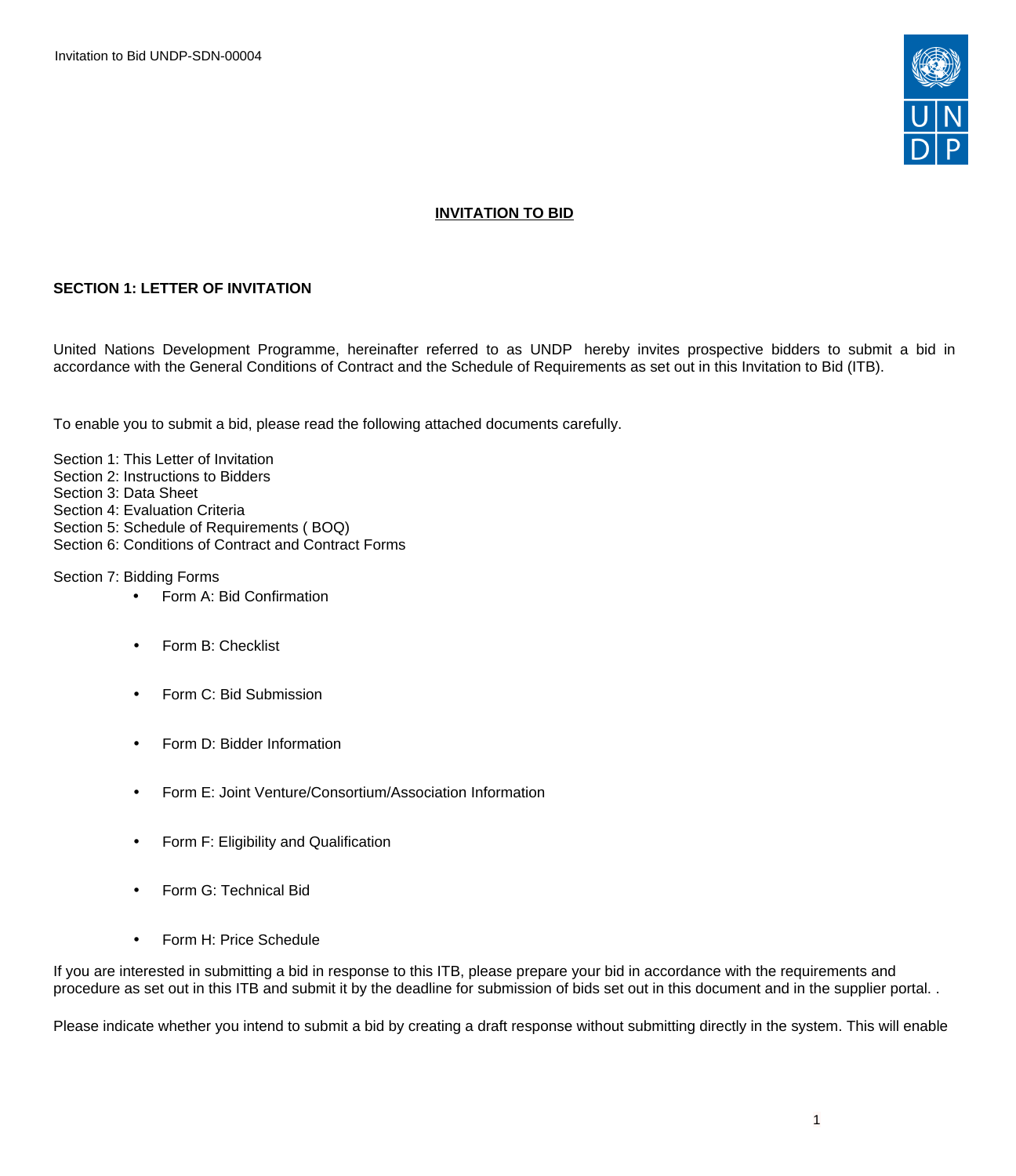

the system to send notifications in case of amendments of the tender requirements. Should you require further clarifications, kindly communicate using the messaging functionality in the system. Offers must be submitted directly in the system following this link: [http:](http://supplier.quantum.partneragencies.org) [//supplier.quantum.partneragencies.org](http://supplier.quantum.partneragencies.org) using the profile you may have in the portal. In case you have never registered before, follow the [Supplier Portal Registration Link](https://estm.fa.em2.oraclecloud.com/fscmUI/faces/PrcPosRegisterSupplier?prcBuId=300000127715297&_adf.ctrl-state=azywmctp_1&_afrLoop=6329722925931702&_afrWindowMode=0&_afrWindowId=null&_afrFS=16&_afrMT=screen&_afrMFW=1042&_afrMFH=575&_afrMFDW=1280&_afrMFDH=720&_afrMFC=8&_afrMFCI=0&_afrMFM=0&_afrMFR=144&_afrMFG=0&_afrMFS=0&_afrMFO=0) to register a profile in the system. Do not create a new profile if you already have one. Use the forgotten password feature in case you do not remember the password or the username from previous registration.

We look forward to receiving your bid.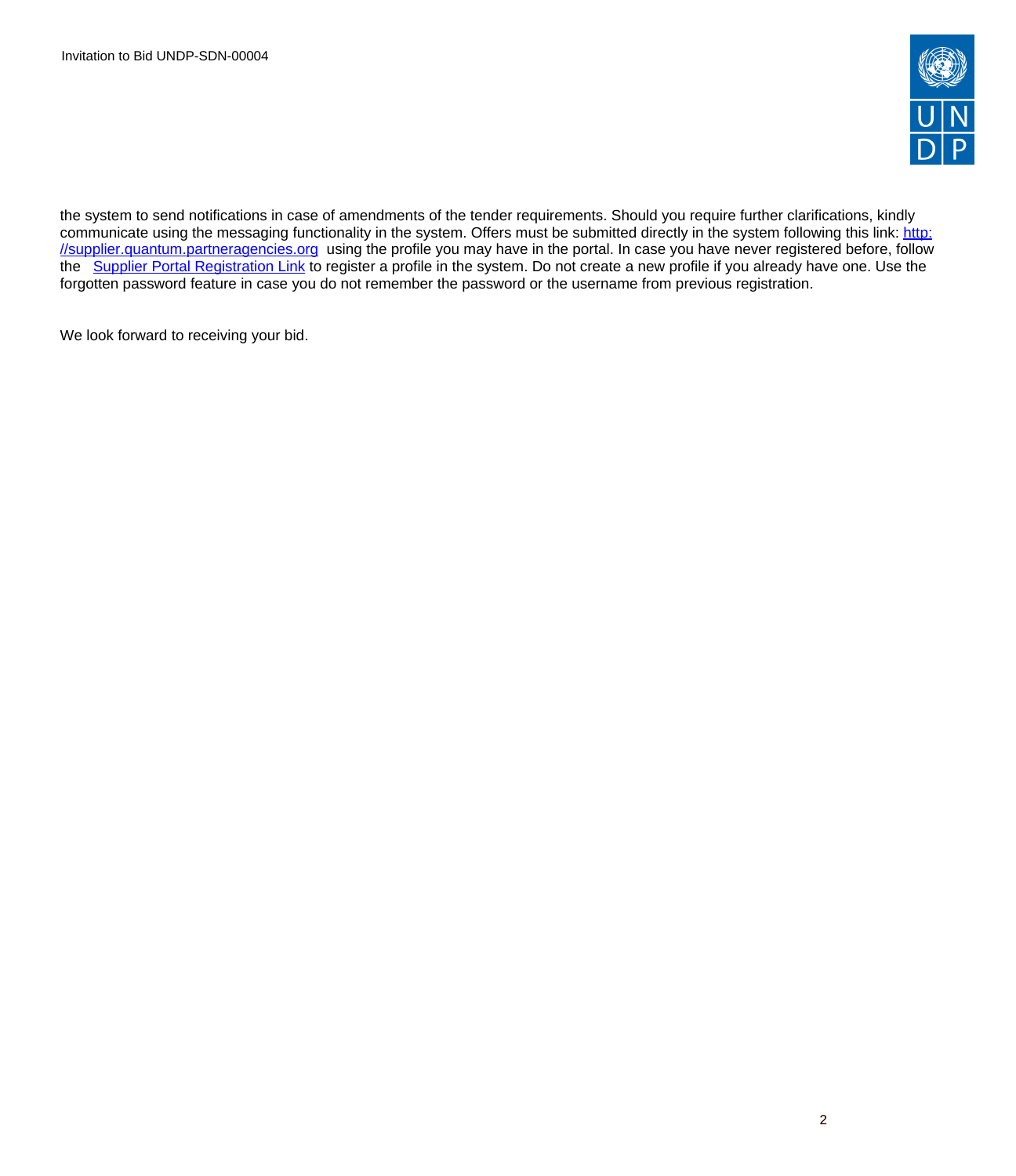

**Tender Overview** UNDP Peace & Stablization portfolio, is supporting local communities in Blue Nile through providing means for communication especially in area's which has no access to public information, This procurement involve supply and installation a MW radio station in Ed Damazine.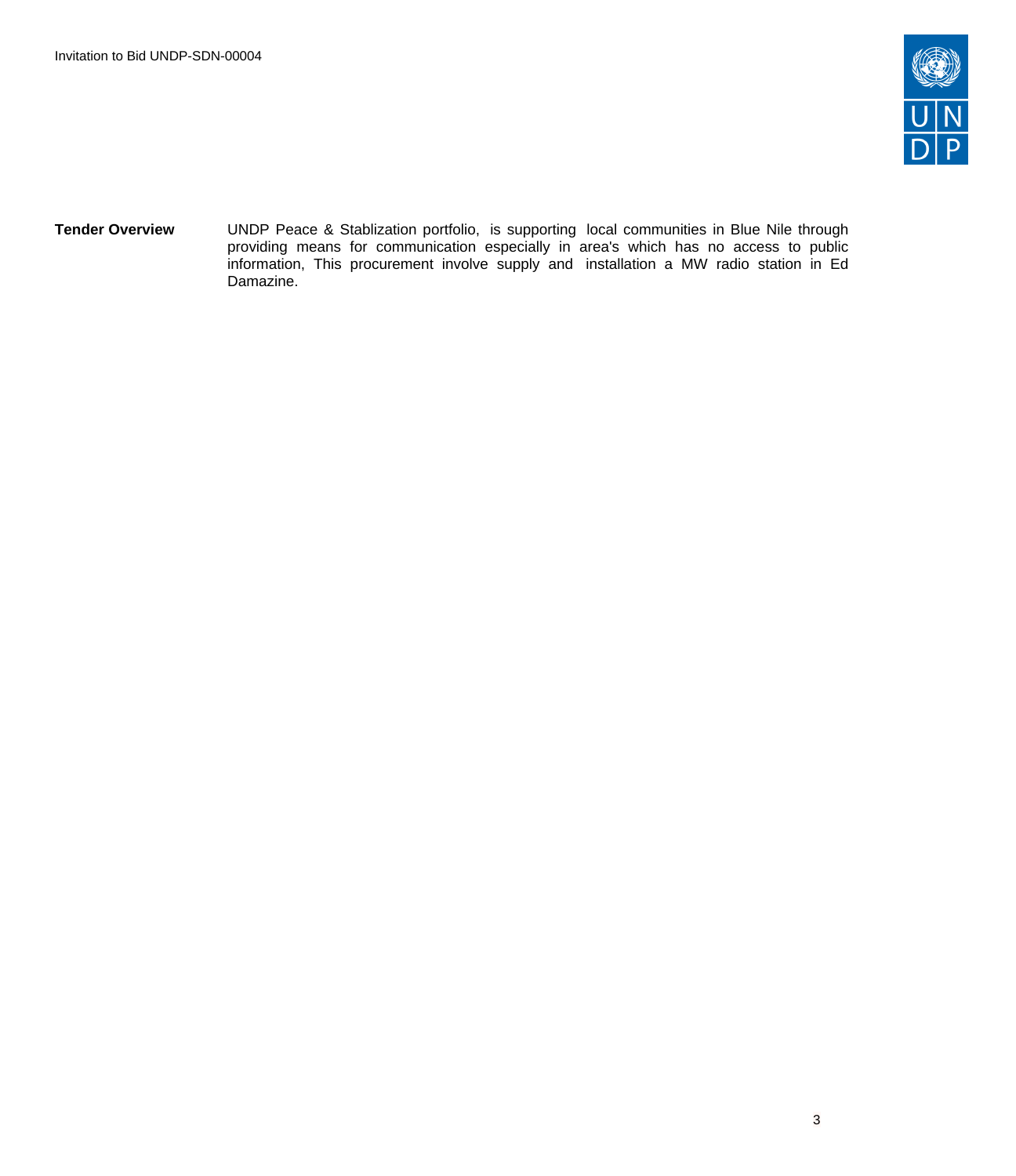

## **Table of Contents**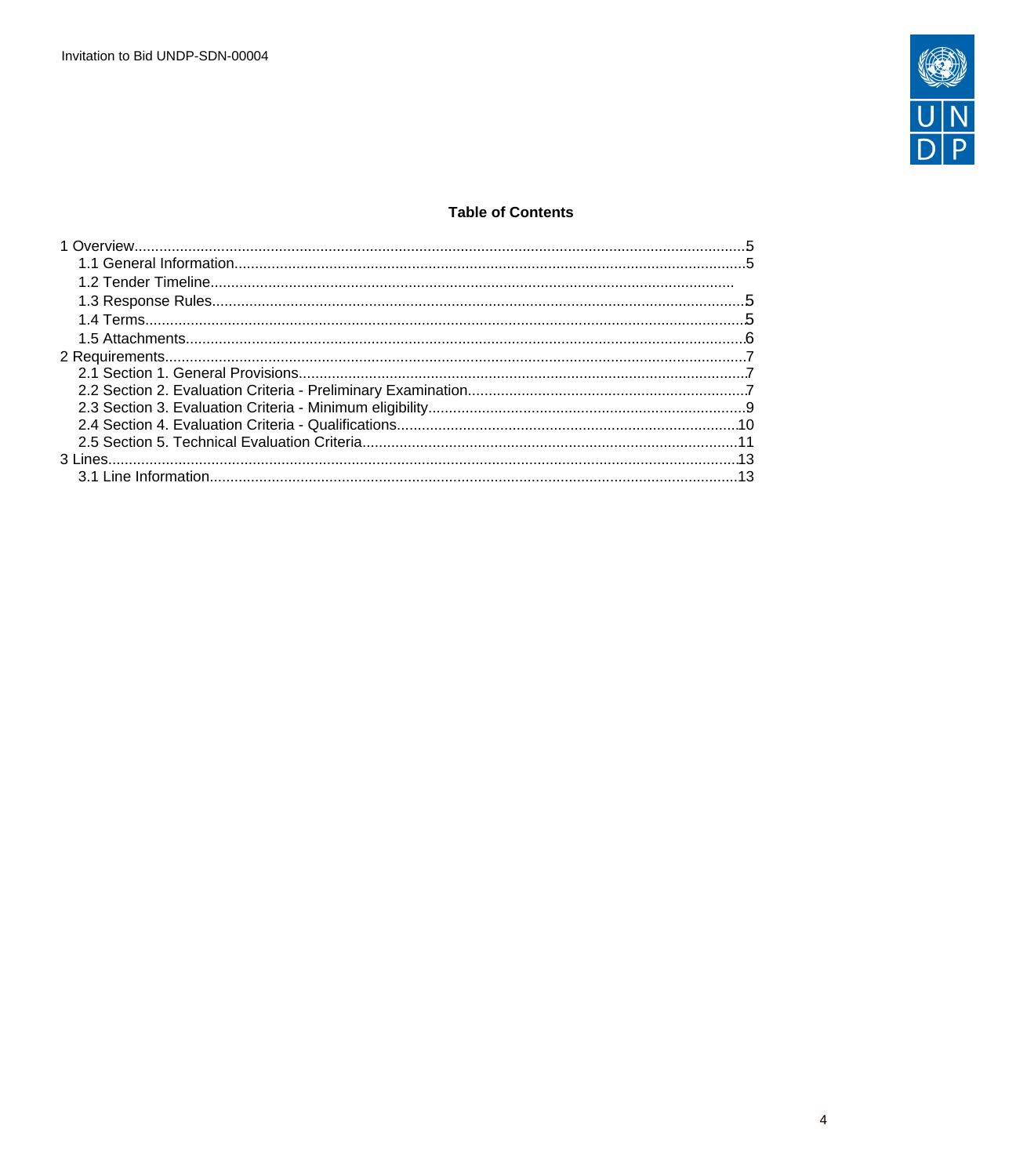

# <span id="page-4-0"></span>**1 Overview**

## <span id="page-4-1"></span>**1.1 General Information**

| <b>Title</b>               | Supply, Delivery and Installation of Supply of a Broadcast System                                                                                                                                                                                                                                                                                                                                                                                                                                                                                                                                                                                                                                                                                                                                                                                                                                                            |  |
|----------------------------|------------------------------------------------------------------------------------------------------------------------------------------------------------------------------------------------------------------------------------------------------------------------------------------------------------------------------------------------------------------------------------------------------------------------------------------------------------------------------------------------------------------------------------------------------------------------------------------------------------------------------------------------------------------------------------------------------------------------------------------------------------------------------------------------------------------------------------------------------------------------------------------------------------------------------|--|
| <b>Contact Point</b>       | Roweida.mohamed                                                                                                                                                                                                                                                                                                                                                                                                                                                                                                                                                                                                                                                                                                                                                                                                                                                                                                              |  |
| <b>Outcome</b>             |                                                                                                                                                                                                                                                                                                                                                                                                                                                                                                                                                                                                                                                                                                                                                                                                                                                                                                                              |  |
| E-Mail                     | roweida.mohamed@undp.org                                                                                                                                                                                                                                                                                                                                                                                                                                                                                                                                                                                                                                                                                                                                                                                                                                                                                                     |  |
| Reference Number           | UNDP/SDN/ITB/22/017                                                                                                                                                                                                                                                                                                                                                                                                                                                                                                                                                                                                                                                                                                                                                                                                                                                                                                          |  |
| <b>Beneficiary Country</b> | Sudan                                                                                                                                                                                                                                                                                                                                                                                                                                                                                                                                                                                                                                                                                                                                                                                                                                                                                                                        |  |
| <b>Introduction</b>        | Offers must be submitted directly in the system following this link: http://supplier.quantum.partneragencies.<br>org using the profile you may have in the portal. In case you have never registered before, follow the https:<br>//estm.fa.em2.oraclecloud.com/fscmUI/faces/PrcPosRegisterSupplier?prcBuId=300000127715297& adf.ctrl-<br>state=azywmctp_1&_afrLoop=6329722925931702&_afrWindowMode=0&_afrWindowId=null&_afrFS=16&_a<br>frMT=screen& afrMFW=1042& afrMFH=575& afrMFDW=1280& afrMFDH=720& afrMFC=8& afrMFCI=0&<br>$a$ frMFM=0& $a$ frMFR=144& $a$ frMFG=0& $a$ frMFS=0& $a$ frMFO=0 to register a profile in the system. Do not<br>create a new profile if you already have one. Use the forgotten password feature in case you do not<br>remember the password or the username from previous registration. Follow the instructions in the guide to<br>search the tender, subscribe, and submit bid response. |  |

## **1.2 Tender Timeline**

| <b>Preview Date</b> |                              |
|---------------------|------------------------------|
|                     | Open Date 05/06/22 06:36 AM  |
|                     | Close Date 30/06/22 12:00 PM |

**Time Zone** Coordinated Universal Time

## <span id="page-4-2"></span>**1.3 Response Rules**

This negotiation is governed by all the rules displayed below.

| Rule                                                     |
|----------------------------------------------------------|
| Negotiation is restricted to invited suppliers           |
| Suppliers are allowed to revise their submitted response |

# <span id="page-4-3"></span>**1.4 Terms**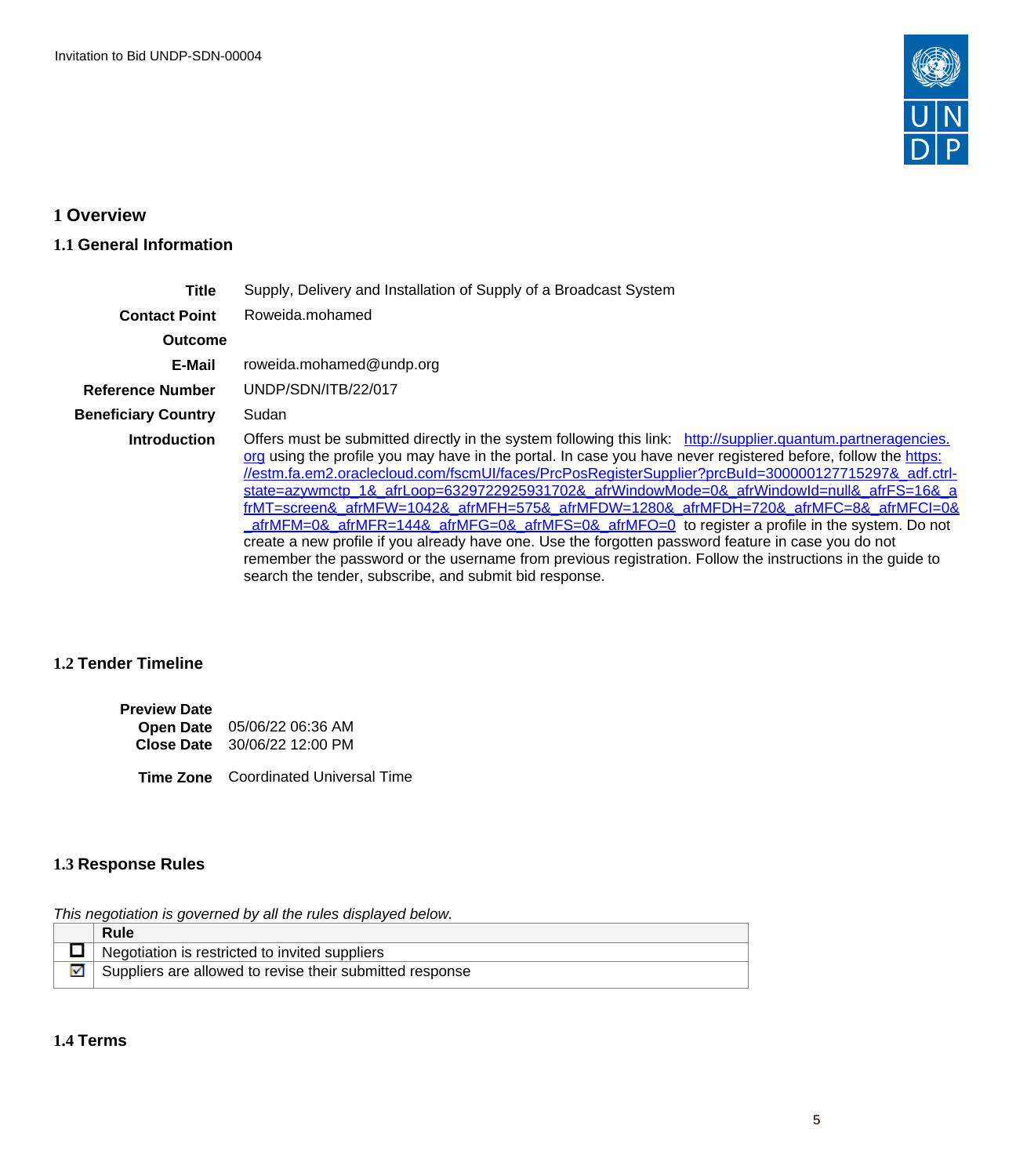

# **Negotiation Currency** SDG ()

# **Eligible Response Currencies**

Check the one currency in which you will enter your response.

| Response | Description                                         | <b>Price Precision</b> |
|----------|-----------------------------------------------------|------------------------|
| Currency |                                                     |                        |
| SDG      | Section 2 General Instructions to<br><b>Bidders</b> |                        |

## <span id="page-5-0"></span>**1.5 Attachments**

| <b>File Name or URL</b>        | Type        | <b>Description</b> |
|--------------------------------|-------------|--------------------|
| FORM F- PRICE SCHEDULE FORM .d | File        |                    |
| Section 3 Bid Data Sheet - IT  | File        |                    |
| Price Schedule- Priced BOQ - B | File        |                    |
| Section 5b - Other Related Req | <b>File</b> |                    |
| Section 6- ITB Retunable Forms | <b>File</b> |                    |
| Section 5a- Schedule of Requir | File        |                    |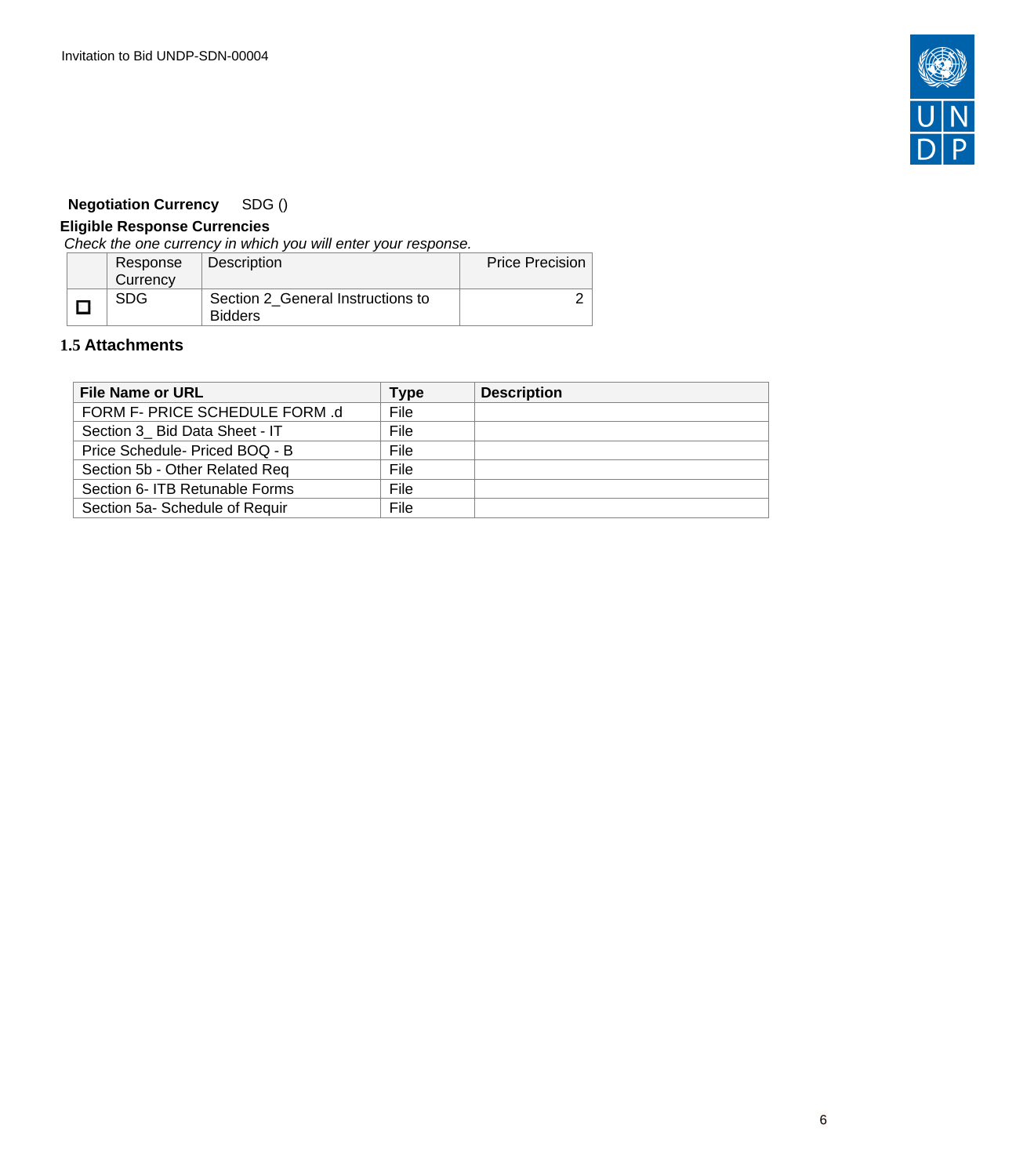

# <span id="page-6-0"></span>**2 Requirements**

#### \*Response is required

The requirement section of this document includes general instructions and information for suppliers as well as requirements and sections that suppliers need to respond. Please review this section carefully and provide responses in the manner and format required by uploading required forms and when required also keying in the information directly in the system.

## <span id="page-6-1"></span>**2.1 Section 1. General Provisions**

### 1. **General Instructions to Bidders**

This solicitation process is governed by the General Instructions to Suppliers attached herewith and Bid Data Sheet and other information listed herewith. By submitting a bid response to this tender supplier confirms to have read, understood, and accepted such provisions.

#### Attachments:

| File Name or URL  | vpe  | Description                               |
|-------------------|------|-------------------------------------------|
| Section 2 General | File | Section 2 General Instructions to Bidders |
| instructions      |      |                                           |

#### 2. **Bid Data Sheet**

Bid Data sheet contains information and instructions specific to this Tender. By submitting a bid you confirm to have read, understood, and accepted the provisions herewith attached.

### Please download the attachment below : Section 3- Bid Data Sheet , to review the particular conditions of this ITB.

Attachments:

| File Name or URL    | 'ype | <b>Description</b> |
|---------------------|------|--------------------|
| Section 3_ Bid Data | File |                    |
| Sheet - IT          |      |                    |

## <span id="page-6-2"></span>**2.2 Section 2. Evaluation Criteria - Preliminary Examination**

#### \*1. **General Conditions of Contract**

Do you accept the General Conditions of Contract (GTCs) as specified herewith.

Attachments:

| .                   |            |             |
|---------------------|------------|-------------|
| File Name or URL    | <b>vpe</b> | Description |
| GTCs and contract   | File       |             |
| forms.docx          |            |             |
| Contract Face Sheet | File       |             |
| (Goods and          |            |             |
|                     | $\sim -1$  |             |

Target: Confirm acceptance of GTCs

#### \*2. **Proposal Validity**

Do you accept that your bid is valid as required in General Instructions and Bid Data Sheet?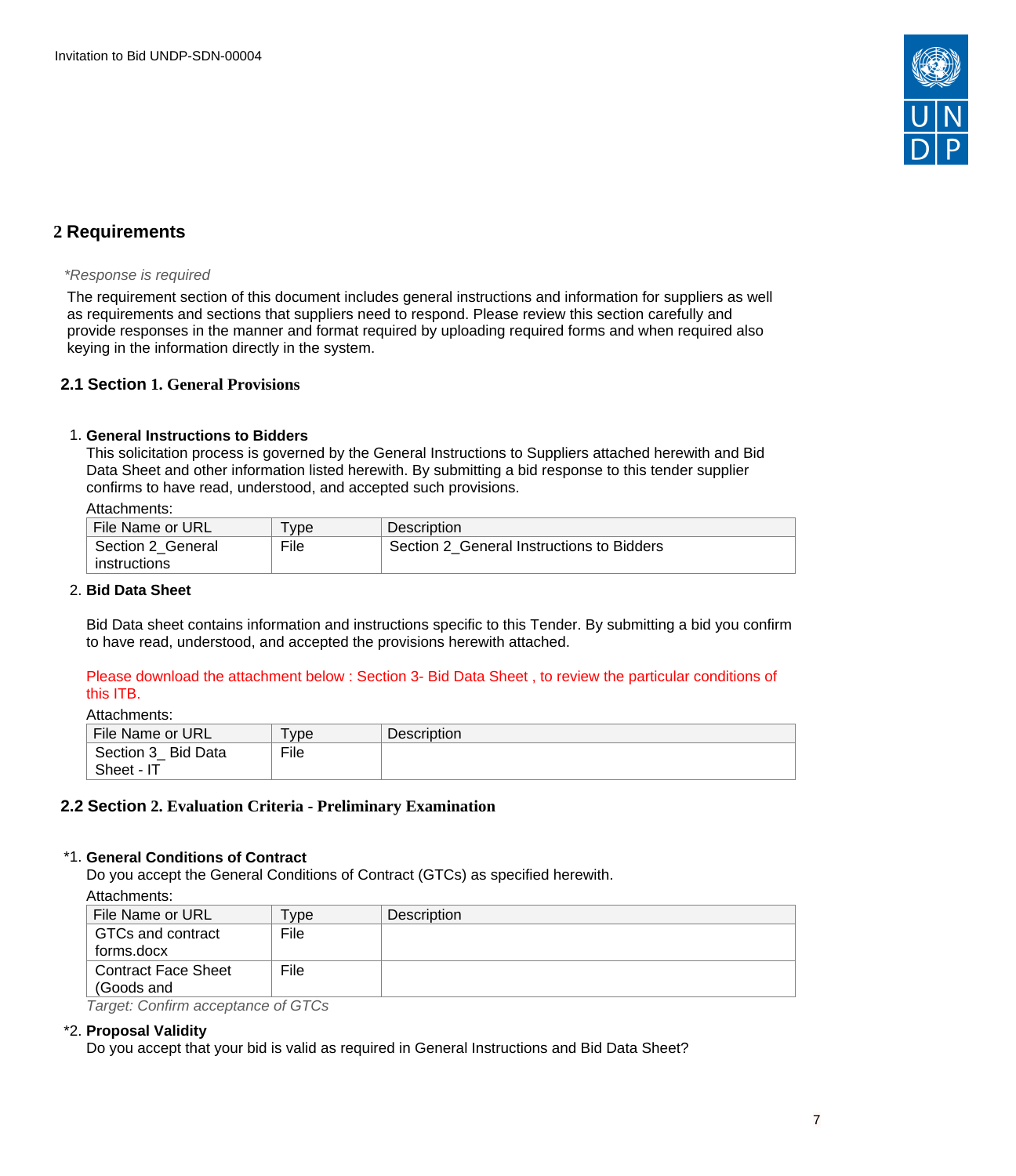

#### Attachments:

| File Name or URL                                                               | vpe <sup>-</sup> | <b>Description</b> |
|--------------------------------------------------------------------------------|------------------|--------------------|
| Section 3 Bid Data                                                             | File             |                    |
| Sheet - IT                                                                     |                  |                    |
| $\overline{\phantom{a}}$<br>$\sim$ $\sim$ $\sim$ $\sim$<br>___________________ |                  |                    |

Target: Confirm Bid Validity as required

#### 3. **Form A: Bid Confirmation**

#### **Please ackowledge interest to participate in this Tender by creating a draft bid response in the system. This will allow you to receive notifications from the system in case of amendments.**

If you do not submit a bid, UNDP would appreciate your feedback on the reasons. You can provide your feeback by completed the form A herewith attached and sending it via email to contact details specified for this tender in Bid Data Sheet.

### \*4. **Form B: Checklist**

**Please complete the returnable bidding forms in accordance with instructions and attach them as part of your bid response in the system.** No alteration to the format of the forms shall be permitted and no substitution shall be accepted.

#### Attachments:

| File Name or URL         | vpe <sup>'</sup> | <b>Description</b> |
|--------------------------|------------------|--------------------|
| Section 6- ITB Retunable | File             |                    |
| Forms                    |                  |                    |

#### \*5. **Form C: Bid Submission**

Have you attached Bid Submission form as per template provided and duly signed by a legal representative of your company?

Attachments:

| File Name or URL         | <b>vpe</b> | <b>Description</b> |
|--------------------------|------------|--------------------|
| Section 6- ITB Retunable | File       |                    |
| Forms                    |            |                    |

Target: Bid Submission form provided

#### \*6. **Form D: Bidder Information**

Have you attached form D with information on the bidder using template herewith attached?

#### Attachments:

| File Name or URL                              | ' vpe | <b>Description</b> |
|-----------------------------------------------|-------|--------------------|
| Section 6- ITB Retunable                      | File  |                    |
| Forms                                         |       |                    |
| . Taunah, Dislalan bafamoo aliang musiisla sl |       |                    |

Target: Bidder Information provided

#### \*7. **Form E: Joint Venture/Consortium/Association Information**

Have you provided information on Joint Venture/Consortium/Association Information using the template and instructions attached?

Choose the applicable answer from options below.

#### **If Applicable , please fill and attach**Form C: **Joint Venture/Consortium/Association Information Form** Attachments:

| File Name or URL         | -<br>' vpe | <b>Description</b> |
|--------------------------|------------|--------------------|
| Section 6- ITB Retunable | File       |                    |
| Forms                    |            |                    |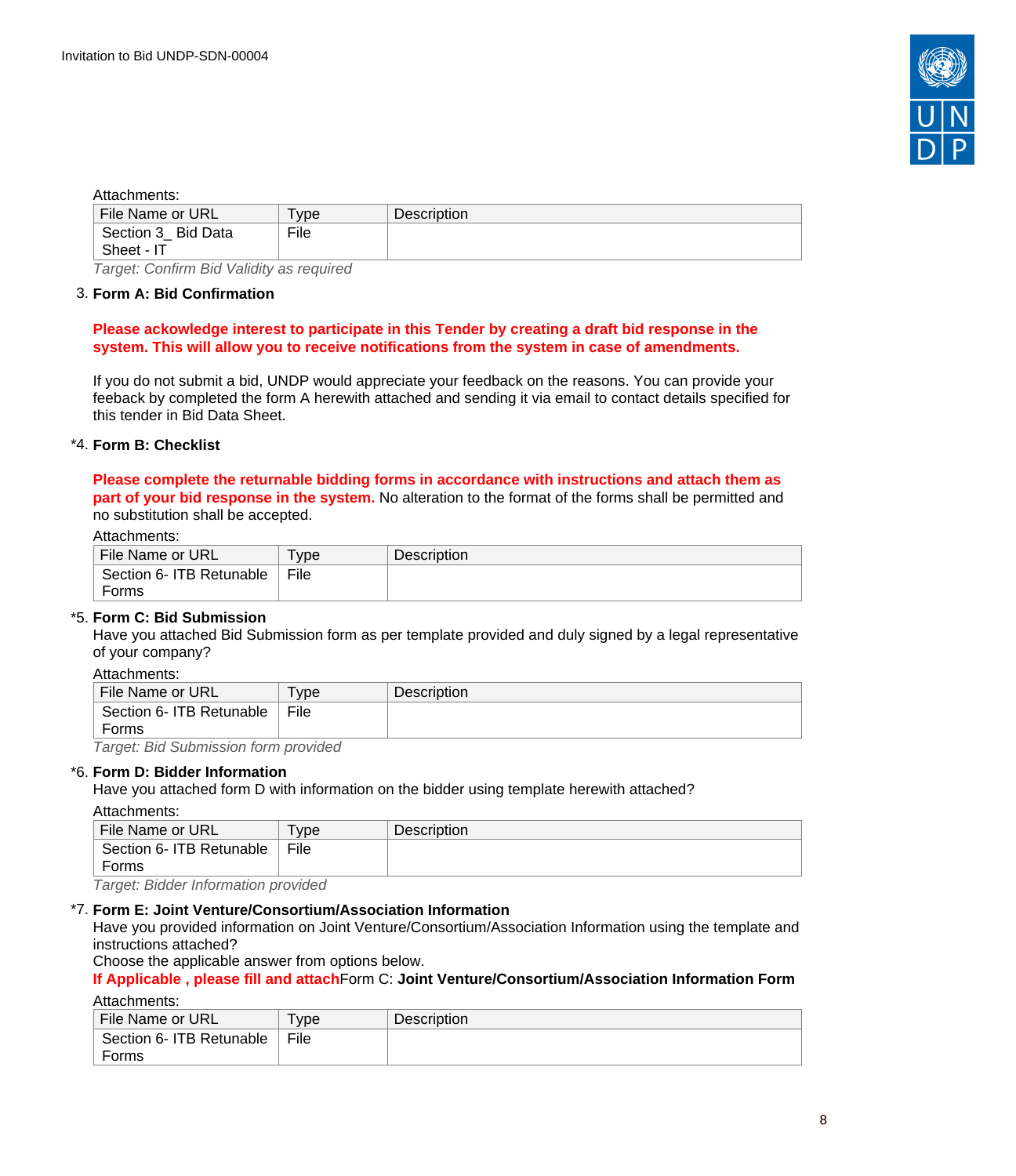

### \*8. **Form F: Eligibility and Qualifications Form**

Have you provided the information required to establish eligibility and qualifications as per form F herewith attached?

Attach also supporting documentation as applicable.

#### Please download the attachment below :

Section 4- Evaluation Criteria, and provide the necessary supporting document including the Audited Financial Statements.

#### Attachments:

| File Name or URL      | vpe  | <b>Description</b> |
|-----------------------|------|--------------------|
| Section 4- Evaluation | File |                    |
| Criteria              |      |                    |

### \*9. **Form G: Technical Bid**

Have you provided your technical offer using the template herewith attached. Please provide also additional supporting documents such as technical specifications, brochures, catalogues ( mandatory).

#### Attachments:

| File Name or URL                             | ype  | <b>Description</b> |
|----------------------------------------------|------|--------------------|
| Section 5a-Schedule of                       | File |                    |
| Reauir                                       |      |                    |
| Section 6- ITB Retunable                     | File |                    |
| Forms                                        |      |                    |
| $\tau$ annati $\tau$ a abinta al Dista $\mu$ |      |                    |

Target: Technical Bid offered

## \*10. **Form H: Price Schedule**

Have you provided Price Schedule as instructed?

Prices must be submited directly in the system line items section, and detailed tables attached when requested.

Please make sure that the figures are consistent.

| Attachments: |
|--------------|
|--------------|

| File Name or URL          | Туре | <b>Description</b> |
|---------------------------|------|--------------------|
| Price BOQ -               | File |                    |
| <b>Broadcasting Syste</b> |      |                    |
| FORM F- PRICE             | File |                    |
| SCHEDULE FORM .d          |      |                    |

#### I-1. **Overall Assessment of Preliminary examination**

This is an internal criteria for evaluation team to assess and determine if the offer meets overall the criteria for this section based on information provided in their offer and any subsequent clarifications sought.

Insert 1 for "Pass" and 0 for "Fail"

## <span id="page-8-0"></span>**2.3 Section 3. Evaluation Criteria - Minimum eligibility**

#### \*1. **Legal Registration**

Bidder is a legally registered entity and all relevant information is provided. Upload scanned copies of legal registration documents according to options listed below and any other relevant document.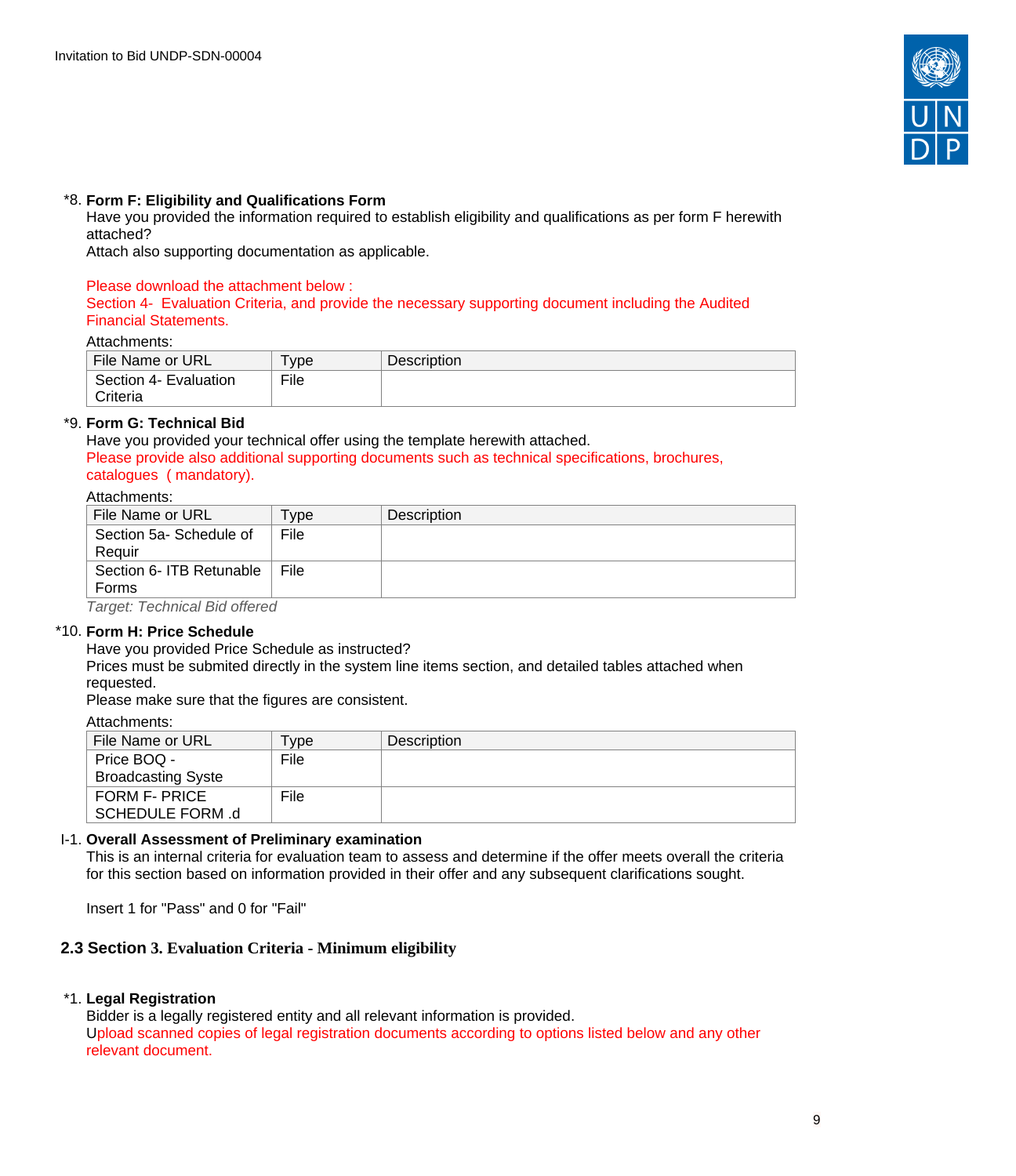

### \*2. **Sanctions List**

Vendor is not suspended, nor otherwise identified as ineligible by any UN Organization, the World Bank Group or any other International Organisation in accordance with Section 2 Article 4.

Target: Not suspended or ineligible

#### \*3. **Bankruptcy**

Do you confirm that you have not declared bankruptcy or not involved in bankruptcy or receivership proceedings and there is no judgment or pending legal action against the company that could impair operations in the foreseable future.

\*4. Certificates and Licenses

Have you provided required certificate and licenses.

Select any of the options below as applicable and supporting documents.

• Duly authorized to act as Agent on behalf of the Manufacturer, or Power of Attorney, if bidder is not a manufacturer.

• Official appointment as local representative, if bidder is submitting a bid on behalf of an entity located outside the country.

- Patent Registration Certificates, if any of technologies submitted in the bid is patented by the bidder.
- Export/Import Licenses, if applicable.
- I-1. Overall Assessment of eligibility

This is an internal criteria for evaluation team to assess overall whether the offer meets the eligibility criteria. Insert 1 for "Pass" and 0 for "Fail"

## <span id="page-9-0"></span>**2.4 Section 4. Evaluation Criteria - Qualifications**

\*1. History of non-performing contracts

Provide history of non-performing contracts that did not occur as a resulf of contractor default within the last 3 years.

Non-performance, as decided by UNDP, shall include all contracts where (a) non-performance was not challenged by the contractor, including through referral to the dispute resolution mechanism under the respective contract, and (b) contracts that were so challenged but fully settled against the contractor. Nonperformance shall not include contracts where Employer's decision was overruled by the dispute resolution mechanism.

\*2. Litigations

No consisten history of court/arbitral award decisions against the bidder for the last 3 years.

#### \*3. **Relevant Experience**

Indicate the number of years of relevant experience of the Company.

The company must have at least [5] years of relevant experience.

#### Attachments:

| File Name or URL      | 'ype | Description |
|-----------------------|------|-------------|
| Section 4- Evaluation | File |             |
| Criteria              |      |             |

#### \*4. **Recent Experience**

Indicate the number of contracts of similar nature and complexity implemented over the last [5] years. Provide information on such contracts as per the template/form provided.

For JV/Consortium/Association, all parties cumulatively should meet requirement.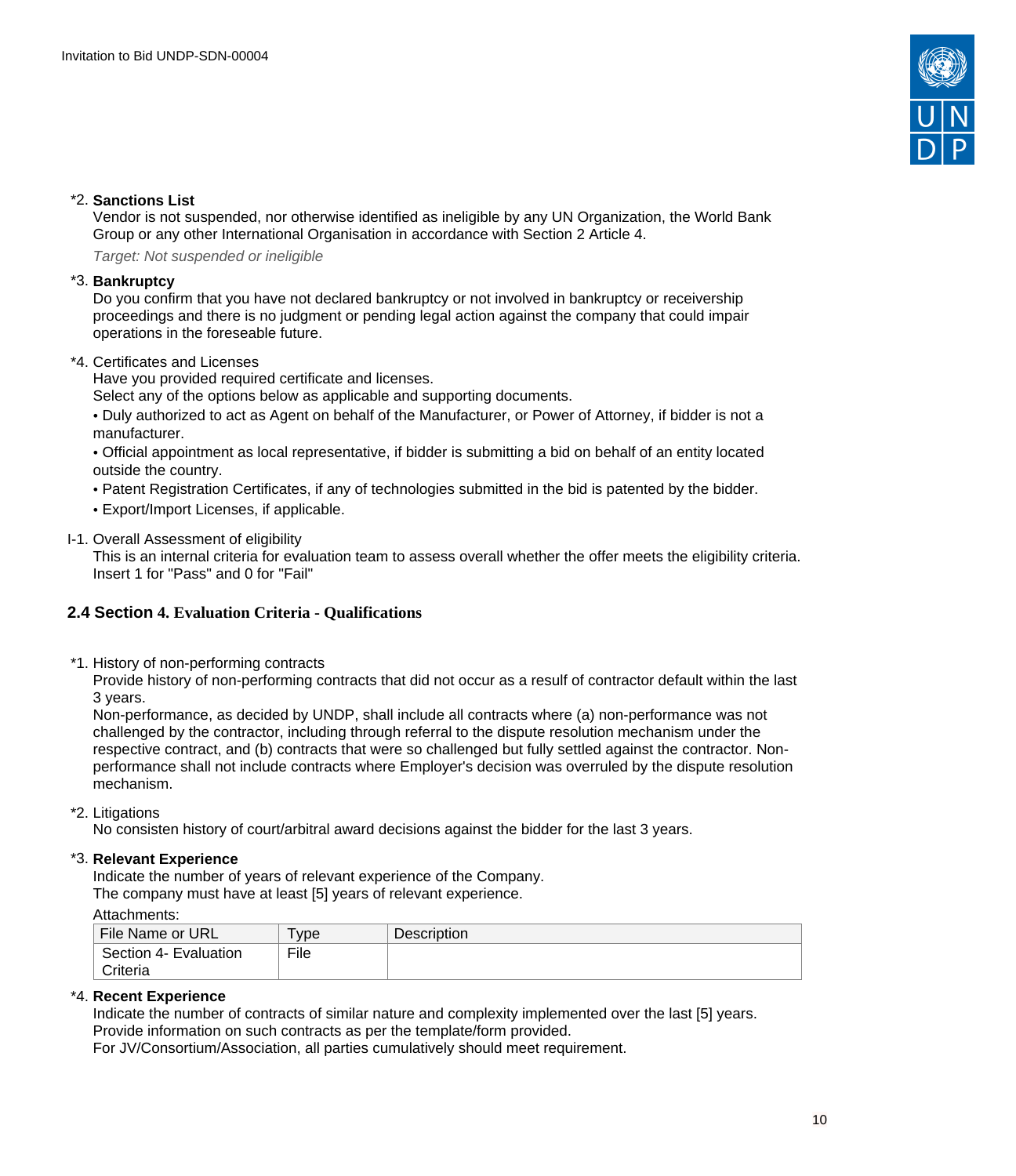

Bidder must provide at least [2] recent contracts.

Attachments:

| File Name or URL      | ' vpe | <b>Description</b> |
|-----------------------|-------|--------------------|
| Section 4- Evaluation | File  |                    |
| Criteria              |       |                    |
| $T = 0.00010$         |       |                    |

Target: 2

### \*5. **Financial standings - Liquidity**

The ratio average current assets/Current liabilities over the last years must be equal of greater than 1. Bidders must include audited balance sheets covering the last 3 years. Indicate the average ratio

Response attachments are required*.*

### \*6. **Financial Standing - Turnover**

Bidder should have annual sales turnover of minimum [US\$100,000] for the last 3 years. Please provide average turnover amount for the last 3 years in US\$

#### Please review the below attachments: Section 4- Evaluation Criteria

#### Attachments:

| File Name or URL      | ' vpe | <b>Description</b> |
|-----------------------|-------|--------------------|
| Section 4- Evaluation | File  |                    |
| Criteria              |       |                    |

Response attachments are optional*.*

#### I-1. **Overall Qualifications Criteria**

This is an internal criteria for evaluation team to asses and determine whether bidder meets overall the qualifications criteria. Insert 1 for "Pass" and 0 for "Fail"

## <span id="page-10-0"></span>**2.5 Section 5. Technical Evaluation Criteria**

#### \*1. **Technical offer and specifications**

Goods/works/services offered in the bid are substantially compliant and do not contain any material deviation(s) from the minimum required as included in Section 5: Schedule of Requirements

Please review the below attachments: Section 5a- Schedule of Requirement / Bill of Quantities Section 5b- Other Related Requirements ITB Returnable Forms (Form E - Technical Bid), **Offer to Comply with Other Conditions and Related Requirements indicated in Form E.** 

Attachments:

| File Name or URL         | <b>vpe</b> | <b>Description</b> |
|--------------------------|------------|--------------------|
| Section 6- ITB Retunable | File       |                    |
| Forms                    |            |                    |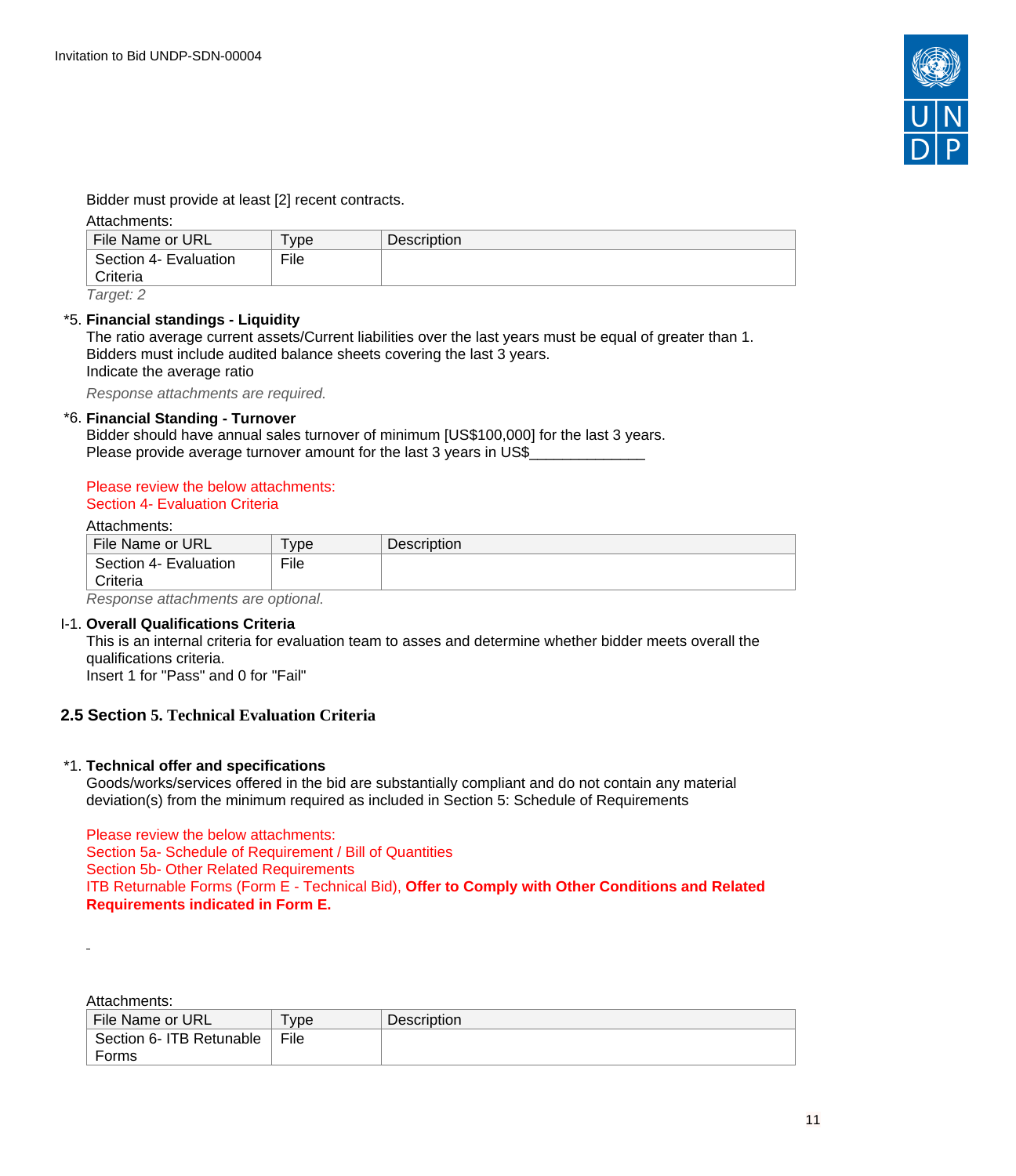

| Section 5a- Schedule of<br>Reauir | File |  |
|-----------------------------------|------|--|
| Section 5b - Other<br>Related Req | File |  |

Response attachments are optional*.*

### \*2. **Delivery Requirements**

The bid is substantially compliant with the minimum Delivery Requirements included in Section 5: Schedule of Requirements and do not contain any material deviation(s).

#### Attachments:

| File Name or URL                         | Type | Description |
|------------------------------------------|------|-------------|
| Section 5a-Schedule of<br>Requir         | File |             |
| Section 5b - Other<br><b>Related Req</b> | File |             |
| Section 6- ITB Retunable<br>Forms        | File |             |
| Desusanse allesburgule eus aufsust       |      |             |

Response attachments are optional*.*

#### I-1. Overall assessment of technical offer

This is an internal criteria for evaluation team to assess and determine whether bidder meets the overall technical requirements.